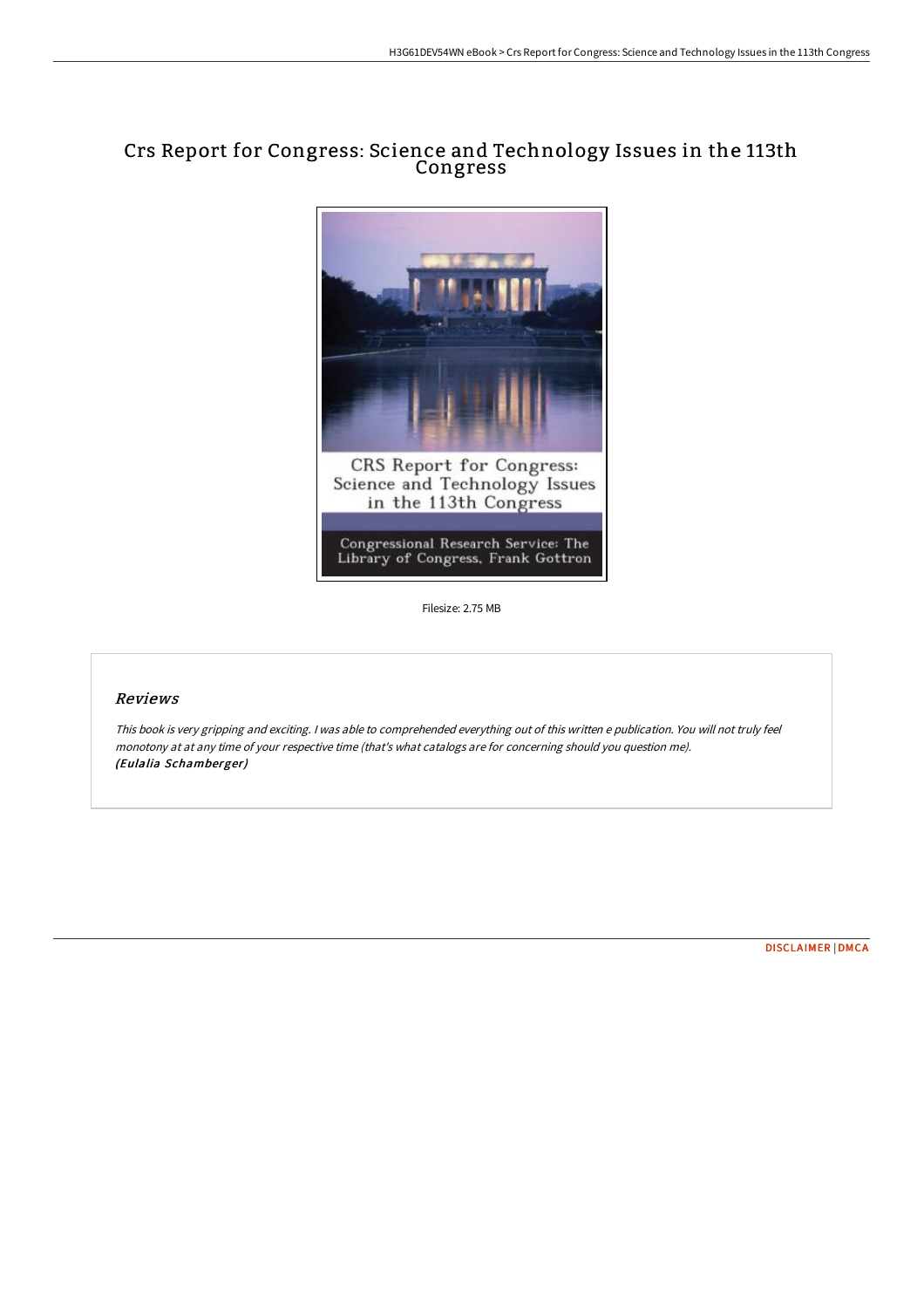## CRS REPORT FOR CONGRESS: SCIENCE AND TECHNOLOGY ISSUES IN THE 113TH CONGRESS



Bibliogov, United States, 2013. Paperback. Book Condition: New. 246 x 189 mm. Language: English . Brand New Book \*\*\*\*\* Print on Demand \*\*\*\*\*.Science and technology have a pervasive influence over a wide range of issues confronting the nation. Public and private research and development spurs scientific and technological advancement. Such advances can drive economic growth, help address national priorities, and improve health and quality of life. The constantly changing nature and ubiquity of science and technology frequently creates public policy issues of congressional interest. The federal government supports scientific and technological advancement by directly funding research and development and indirectly by creating and maintaining policies that encourage private sector efforts. Additionally, the federal government establishes and enforces regulatory frameworks governing many aspects of ST activities.

 $\frac{1}{10}$ Read Crs Report for Congress: Science and [Technology](http://digilib.live/crs-report-for-congress-science-and-technology-i.html) Issues in the 113th Congress Online  $_{\rm PDF}$ Download PDF Crs Report for Congress: Science and [Technology](http://digilib.live/crs-report-for-congress-science-and-technology-i.html) Issues in the 113th Congress